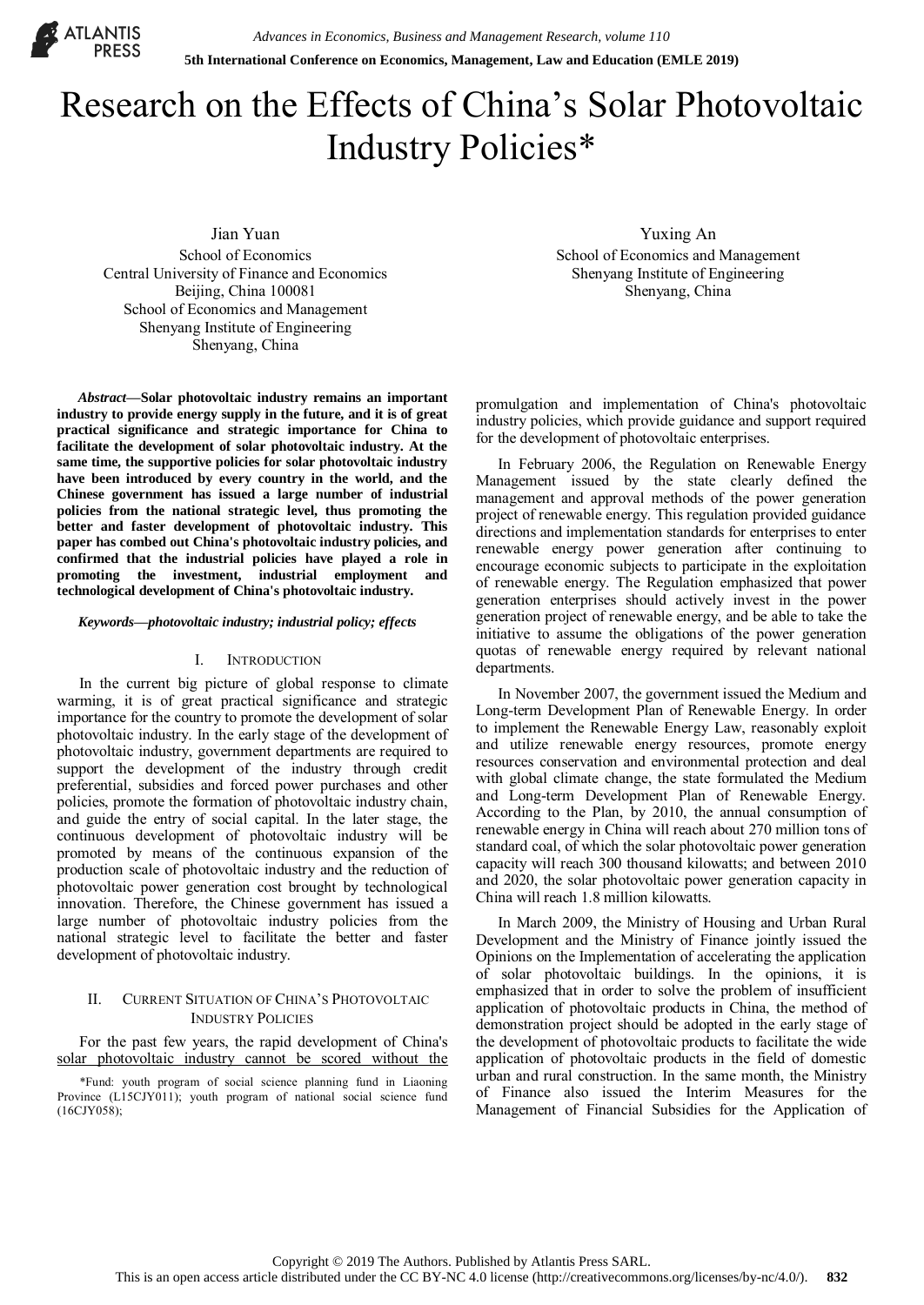

Solar Photovoltaic Buildings. The measures explained that there were at present two subsidy models for photovoltaic industry internationally, the first was the United States mode tax credit act, namely, the photovoltaic projects can be able to enjoy 30% tax credit; the second mode was the German mode, which was to subsidize by means of raising the on-grid price of photovoltaic power generation. In that way, China's "sunroof project" was equivalent to the United States mode, which provided tax credits for China's photovoltaic projects. In addition, the Application Guidelines of Solar Photovoltaic Building Application Demonstration Project in the same year mainly supported the installation of solar photovoltaic building integration. Meanwhile, most of the power generated was applied to projects in building energy consumption.

In July 2009, the Ministry of Finance, together with the National Energy Administration and the Ministry of Science and Technology, issued the notice of C.J. [2009] No. 397, which established the official entry-into-force of the Goldensun Demonstration Project. The central finance will arrange a certain amount of funds to support the demonstration application of photovoltaic power generation technology in other fields and the industrialization of key photovoltaic power generation technologies. The Golden-sun Demonstration Project is a major policy measure following China's photovoltaic construction subsidy policy. The subsidy scope of this round of policy includes large-scale grid-connected photovoltaic power generation projects, photovoltaic power generation projects in areas without electricity and gridconnected photovoltaic power generation projects on the user side. The Golden-sun Demonstration Project is complementary to the photovoltaic construction subsidy policy, which consists of a large number of downstream application fields of photovoltaic industry, thus helping to open up China's photovoltaic market and accelerate the comprehensive development of China's photovoltaic industry. In addition, the Notice on the Excellent Implementation of the "Golden-sun" Demonstration Project emphasizes the acceleration of the implementation of the "Golden-sun" Demonstration Project, and the Notice emphasizes 294 demonstration projects, with the power generation scale of about  $642$  megawatts<sup>1</sup>, and the annual power generation capacity can reach one billion KWH. The total investment of the project is nearly 20 billion yuan upon calculation.

In August 2011, the National Development and Reform Commission issued the Notice on the on-grid Price Policy for Solar Photovoltaic Power Generation. And the Notice implemented the benchmark on-grid price for non bidding solar photovoltaic power generation projects on a national scale. The fixed on-grid price in the Notice communicated a positive signal, which showed the determination of the state to support the photovoltaic terminal market. Although the detailed rules of fixed on-grid price could not be introduced at that time, it also greatly raised up the confidence of Chinese photovoltaic industrial. It can be said that the promulgation of the Notice on the on-grid Price Policy for Solar Photovoltaic Power Generation has defined the basis for the formulation of solar

photovoltaic policy at the national level and the source of subsidies, which has milestone significance for the exploitation of China's solar photovoltaic application market. The Notice mainly specifies the price of photovoltaic power stations: according to the solar energy resource conditions and construction costs of various regions, the whole country can be divided into three types of solar energy resource areas, and the benchmark on-grid price of photovoltaic power stations is formulated accordingly; the part where the benchmark on-grid price of photovoltaic power stations is higher than the benchmark on grid price of local coal-fired units shall be subsidized through the renewable energy development fund. Price of distributed photovoltaic power generation: the distributed photovoltaic power generation shall implement the policy of full power subsidy, and the price subsidy standard is 0.42 yuan per kilowatt hour, which is paid by renewable energy development fund and transferred by power grid enterprises. Among them, the surplus on-grid electric quantity for selfconsumption of distributed photovoltaic power generation system is purchased by power grid enterprises according to the local benchmark on-grid price of coal-fired units. All kinds of funds and surcharges levied along with the electricity price, and the system reserve capacity charge and other related gridconnected service charges are exempted for the selfconsumption electrical quantity of distributed photovoltaic power generation system.

In August 2013, the National Development and Reform Commission issued the Notice on Exerting Price Leverage to Promote the Healthy Development of Photovoltaic Industry. In order to give full play to the positive role of price leverage in guiding the optimal allocation of resources and promoting the healthy development of photovoltaic power generation industry, it was decided to further improve the price policies of photovoltaic power generation projects in accordance with the relevant requirements of the Several Opinions of the State Council on Promoting the Healthy Development of Photovoltaic Industry (G.F. [2013] No. 24).

In February 2015, the Energy Bureau issued the Letter of Seeking Opinions on the Role of Market in Promoting the Progress of Photovoltaic Technology and Industrial Upgrading. At that time, the progress of China's photovoltaic technology was obviously accelerated, and the market scale was rapidly enlarged, which provided a strong market support for the development of photovoltaic industry. At the same time, there were some problems that some of the backward production capacity cannot be withdrawn from the market in time, the overall technology upgrading of photovoltaic industry was slow, the advanced technology products were short of market support, and there were hidden dangers in the quality of photovoltaic power generation projects. The Letter of Seeking Opinions on the Role of Market in Promoting the Progress of Photovoltaic Technology and Industrial Upgrading focuses on playing the market role of selecting the superior and eliminating the inferior and promoting the photovoltaic technology progress and industrial upgrading.

In 2018, in order to promote the high-quality development of the photovoltaic industry, encourage the technological progress of the intelligent photovoltaic industry and expand the application, the intelligent photovoltaic pilot demonstration

<sup>-</sup><sup>1</sup> Power unit and conversion Gigawatt  $1$ GW = 1000MW(megawatt) 1MW = 1000KW (kilowatt)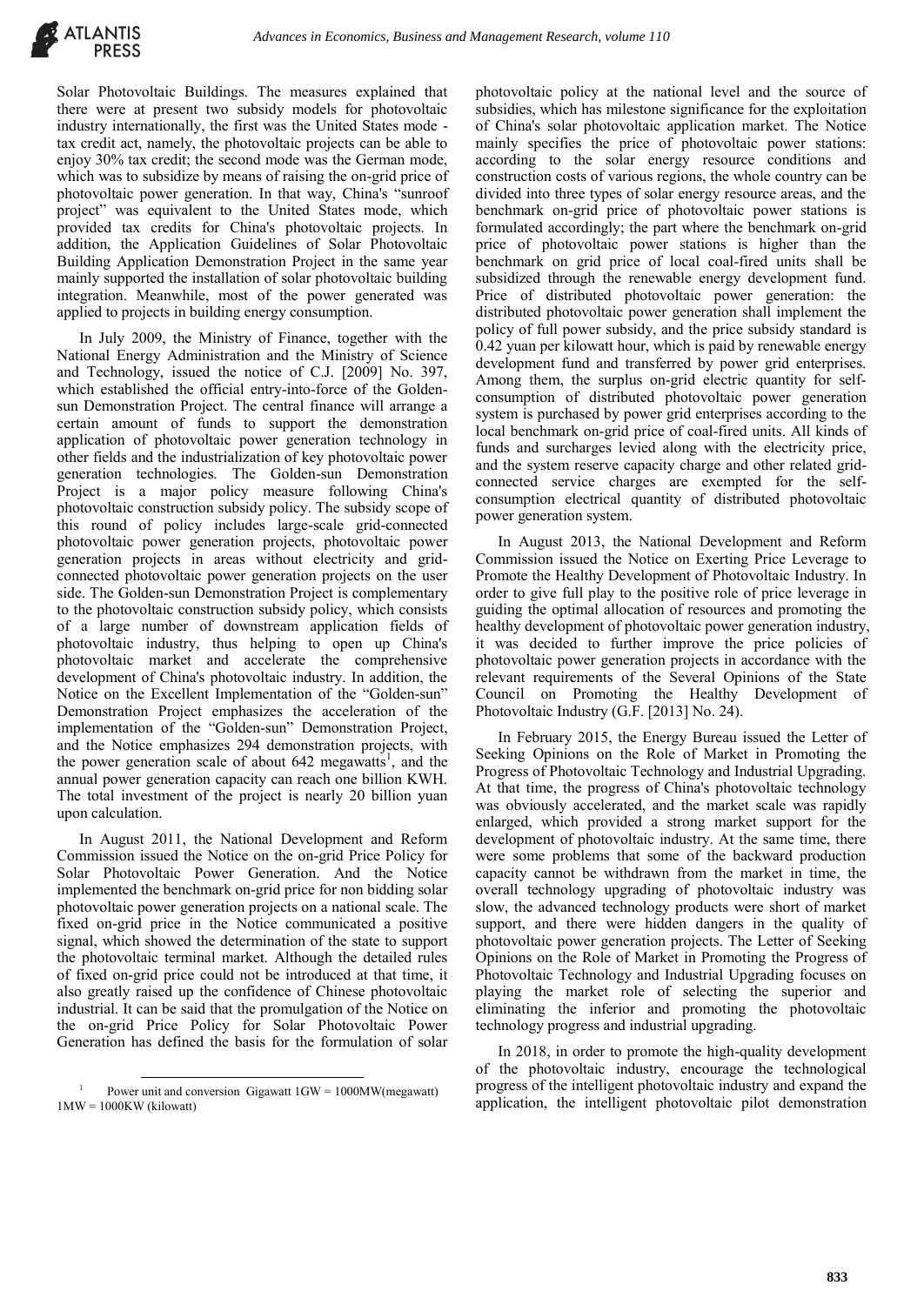

work was carried out in accordance with the Action Plan for the Development of Intelligent Photovoltaic Industry (2018- 2020) (MIIT L.D.Z [2018] No. 68) issued by the Ministry of Industry and Information Technology of the People's Republic of China. The plan points out that, by 2020, the construction of intelligent photovoltaic plants will achieve remarkable results, and remarkable progress will be made in the industry automation, the industry informatization and the industry<br>intellectualization; the breakthrough of intelligent intellectualization; the breakthrough of intelligent manufacturing technology and equipment will be achieved, and the competitiveness of software and equipment supporting intelligent photovoltaic manufacturing will be significantly improved; the supply capacity of intelligent photovoltaic products will be enhanced and the brand effects will be taken shape, and the pace of "going global" will be accelerated. The construction and operation and maintenance level of intelligent photovoltaic system will be improved and applied in many fields on a large scale to form a group of competitive solution suppliers; the development environment of intelligent photovoltaic industry will be constantly optimized, the talent teams are basically established, and the standard system, and testing and certification platform will be constantly perfected.

### III. EFFECTS OF CHINA'S PHOTOVOLTAIC INDUSTRY POLICY

According to the current situation of China's solar photovoltaic industry policies, this section will focus on the analysis of what effect the implementation of China's solar photovoltaic industry policy has played in the development of photovoltaic industry, and expound from three aspects of industrial investment, industrial employment and technological development.

# *A. The Influence of Industrial Policies on Investment in Photovoltaic Industry*

According to the actual situation of the development of solar photovoltaic industry, with the continuous introduction of photovoltaic industry policies and the continuous expansion of incentive strength, China's solar photovoltaic industry in previous years has gone through the problems of overheated industrial investment, excess production capacity and the supply of photovoltaic products is greater than the demand. As the photovoltaic industry is listed as the top ten strategic emerging industries, some local government departments begin to focus on the development of photovoltaic industry in order to promote local economic development. At present, there are more than 100 cities in China that are building photovoltaic industry development bases, and some of them have put forward the slogan of building double-one hundred billion photovoltaic bases. The excessive and disordered competition in China's photovoltaic industry leads to the decreasing marginal yield effect of fixed asset investment on the development of photovoltaic industry and also gives rise to serious waste of resources.

# *B. The Influence of Industrial Policies on the Employment of Photovoltaic Industry*

The implementation of the solar photovoltaic industry policies in China has safeguarded the profits of early Chinese photovoltaic enterprises, which has made a large number of

manufacturers in other industries turn into the photovoltaic industry to engage in production and operation and made the employment scale of the solar photovoltaic industry also continue to expand. In the early days, the profits of some links of the solar photovoltaic industry were as high as about 50%, while the profits of Foxconn, a world-renowned large-scale electronic original equipment manufacturer, were only about five points of gross margin. Due to industry returns and support of government departments in solar photovoltaic industry, the China's photovoltaic industry has seen rapid development in the middle and low-end processing and manufacturing links. Solar photovoltaic industry itself remains a capital-intensive industry, but at present, the development focus of China's solar photovoltaic industry is mostly in the middle and low-end of the industrial chain and stays at the middle and low-end processing and manufacturing links of the industrial chain. Although this link can solve a large number of employment problems in China, the following problem is that China's photovoltaic industry generally attaches importance to the scale effects of photovoltaic products in this field and constantly expanding employment and production, therefore, there is a surplus of photovoltaic products produced in this link in China. Therefore, from the long-term perspective of the development of photovoltaic industry, the expansion of middle and low-end employment in China's photovoltaic industry has failed to effectively facilitate China's photovoltaic industry to a higher end of the industrial chain.

# *C. The Influence of Industrial Policies on Photovoltaic Industry Technologies*

The key point of photovoltaic industry policies is to support the technology research and development of photovoltaic industry. China's solar photovoltaic industry has gradually developed from the initial filling of market vacancy to the development direction of market segmentation and improving the comprehensive competitiveness of photovoltaic enterprises as the decisive factors. From the perspective of the development of photovoltaic industry, scientific and technological progress is to promote the continuous decline in the price of photovoltaic products, so that the achievements of photovoltaic power generation can be popularized to people's daily life as soon as possible. At present, China's solar cell technology is mainly divided into two major directions. On the one hand, it is the research and development technology of the new generation of crystalline silicon photovoltaic cell, which includes the transformation efficiency innovation of crystalline silicon photovoltaic cell and the technological improvement achievements in the original technology. On the other hand, it is to research a new generation of solar cell technology as evidenced by adopting new materials to replace silicon materials. This kind of technology can promote the conversion efficiency of photovoltaic products and further reduce the cost, so as to form the new photovoltaic products with the characteristics of harmless to the environment and stable power generation. Therefore, the technological progress and innovation of solar photovoltaic industry has an important role in reducing product cost and supporting the future development of solar photovoltaic industry. Although China's solar photovoltaic industry policies provide guidance and support in technology research and development, there is still a certain